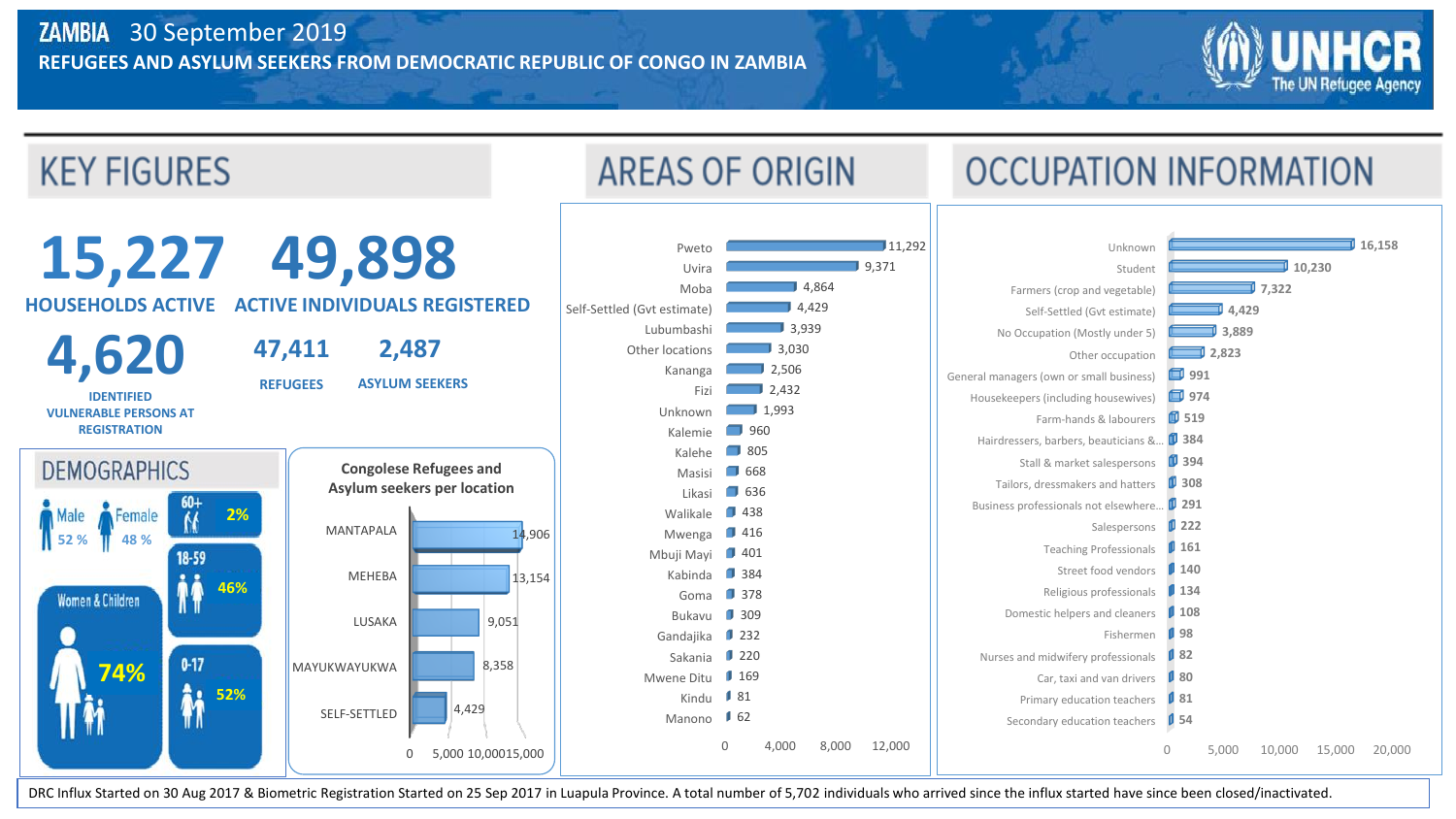

| DRC Monthly New Arrivals by place of registration since January 2017 to Date***                                                                                                                                             |                                                                                                                                                                                                                                                                           |                      |        |                 |                 |              |                      |             |           |                                                                                                          |                               |            |     |                |     |          |                         |            |           |            |                 |         |          |            |                 |                        |                         |           |            |            |            |            |            |                                                                                    |
|-----------------------------------------------------------------------------------------------------------------------------------------------------------------------------------------------------------------------------|---------------------------------------------------------------------------------------------------------------------------------------------------------------------------------------------------------------------------------------------------------------------------|----------------------|--------|-----------------|-----------------|--------------|----------------------|-------------|-----------|----------------------------------------------------------------------------------------------------------|-------------------------------|------------|-----|----------------|-----|----------|-------------------------|------------|-----------|------------|-----------------|---------|----------|------------|-----------------|------------------------|-------------------------|-----------|------------|------------|------------|------------|------------|------------------------------------------------------------------------------------|
| Location                                                                                                                                                                                                                    |                                                                                                                                                                                                                                                                           | Jan-17 Feb-17 Mar-17 |        | Apr-17          |                 |              | May-17 Jun-17 Jul-17 |             |           | Aug-17 Sep-17 Oct-17 Nov-17 Dec-17 Jan-18 Feb-18 Mar-18 Apr-18 May-18 Jun-18 Jul-18 Aug-18 Sep-18 Oct-18 |                               |            |     |                |     |          |                         |            |           |            |                 |         |          |            |                 |                        |                         |           |            |            |            |            |            | Nov-18 Dec-18 Jan-19 Feb-19 Mar-19 Apr-19 May-19 Jun-19 Jul-19 Aug-19 Sep-19 Total |
| Lusaka                                                                                                                                                                                                                      | 65                                                                                                                                                                                                                                                                        | 169                  | 100    |                 | 96              | 58           | 91                   | 77          | 99        | 227                                                                                                      | 111                           | <b>206</b> | 281 | 99             | 261 | 169      | 216                     | 175        | 137       | <b>149</b> | <b>278</b>      |         | 228 321  | 220        | 244             | 210                    | 165                     | 255       | 276        | 192        | 250        | 335        | 267        | 296 6.323                                                                          |
| <b>Meheba</b>                                                                                                                                                                                                               | 299                                                                                                                                                                                                                                                                       | 58                   | 368    | 227             |                 | 136          | 85                   | 100         | 168       | 255                                                                                                      | 100                           | 22         | 213 | 37             | 92  | - 71     | 39                      | 122        | 17        |            | 69<br>122       |         | 85<br>46 | 144        | 23              | 163                    | 15                      | 107       | 33         | 41         | 128        | 20         | 177        | 146 3,728                                                                          |
| <b>Mayukwayukwa</b>                                                                                                                                                                                                         | 62                                                                                                                                                                                                                                                                        | 54                   | 35     |                 | 26              | 67           | 27                   | 22          | 45        | 53                                                                                                       | 67                            | 57         | 55  | 15             | 22  | 11       | 19                      |            |           |            |                 |         | $\Omega$ | 1          |                 |                        |                         |           |            |            |            |            | 17         | 18 684                                                                             |
| <b>Mantapala/Nchele</b><br>nge                                                                                                                                                                                              |                                                                                                                                                                                                                                                                           |                      |        |                 | $\Omega$        |              |                      |             |           |                                                                                                          | 2,066 3,946 2,424 4,323 1,733 |            |     |                | 443 | 135      | 98                      | <b>105</b> |           | 76         | 74<br><b>76</b> | 143     | 382      | 748        | 524             | 698                    | 273                     | 131       | 133        | 121        | 180        | 55         | 92         | 46 19,025                                                                          |
| <b>Grand Total</b>                                                                                                                                                                                                          | 426                                                                                                                                                                                                                                                                       | 281                  | 503    | 349             |                 | 261 203      |                      | 199         |           | 312 2,601 4,224 2,709 4,872 1,884                                                                        |                               |            |     |                |     |          | 818 386 372             | 403        |           | 230 296    | 480             |         | 417 788  |            |                 |                        | 1,113 791 1,071 453 494 |           | 442        | 354        | 558        | 411        | 553        | 506 29,760                                                                         |
| <b>DRC Monthly New registration by place of registration since January 2017 to Date ***</b>                                                                                                                                 |                                                                                                                                                                                                                                                                           |                      |        |                 |                 |              |                      |             |           |                                                                                                          |                               |            |     |                |     |          |                         |            |           |            |                 |         |          |            |                 |                        |                         |           |            |            |            |            |            |                                                                                    |
|                                                                                                                                                                                                                             | Grand<br>Registratio<br>18 <sub>1</sub><br>n Reason 17-Jan 17-Feb 17-Mar 17-Apr 17-May 17-Jun 17-Jul 17-Aug 17-Sep 17-Oct 17-Nov 17-Dec 18-Jan 18-Feb Mar 18-Apr 18-May 18-Jun 18-Jul 18-Aug 18-Sep Oct-18 Nov-18 Dec-18 Jan-19 Feb-19 Mar-19 Apr-19 Jul-19 Jul-19 Aug-19 |                      |        |                 |                 |              |                      |             |           |                                                                                                          |                               |            |     |                |     |          |                         |            |           |            |                 |         |          |            |                 |                        |                         |           |            |            |            |            |            |                                                                                    |
| <b>Locations</b>                                                                                                                                                                                                            |                                                                                                                                                                                                                                                                           |                      |        |                 |                 |              |                      |             |           |                                                                                                          |                               |            |     |                |     |          |                         |            |           |            |                 |         |          |            |                 |                        |                         |           |            |            |            |            |            |                                                                                    |
| Lusaka                                                                                                                                                                                                                      | In Situ                                                                                                                                                                                                                                                                   | 11                   | 102    | 39              | 100             | 78           | 108                  | 89          | <b>76</b> | 40                                                                                                       | 121                           | 532        | 218 | 122            |     | 137 133  | 104                     | 831        | -391      | -61        | 87              | 49      | 83       | <b>118</b> | 107             | 92                     | -39                     | 89        | 159        | <b>137</b> | <b>126</b> | <b>149</b> | <b>114</b> | 143 3,685                                                                          |
|                                                                                                                                                                                                                             | New Arrival                                                                                                                                                                                                                                                               | 65                   | 169    | 100             | 96              | 58           | 91                   | -77         | 99        | 227                                                                                                      | 111                           | 206        | 281 | 99             |     | 261 169  | 216                     |            | 175 137   | <b>149</b> | 278             | 228     | 321      | 220        | 244             | 210                    | 165                     | 255       | 276        | 192        | 250        | 335        | 267        | 6,323<br>296                                                                       |
|                                                                                                                                                                                                                             | New Birth                                                                                                                                                                                                                                                                 |                      |        |                 |                 |              |                      |             |           |                                                                                                          | 19                            | 290        |     |                |     |          |                         |            |           |            |                 | 14      | 12       |            |                 | 12                     |                         | 10        |            | 12         |            | 20         |            | 545                                                                                |
| Mayukwayukwa                                                                                                                                                                                                                | <b>Sub Total</b>                                                                                                                                                                                                                                                          | $77 -$               | 277    | 146             | 198             | 139          |                      | 202 170     | 182       | 273                                                                                                      |                               | 251 1,028  |     | 507 229        |     |          | 414 311 326 263 182 214 |            |           |            | 371             | 291     | 416      | 345        | 355 314         |                        | 211                     | 354       | 441        | 341        | 383        | 504        | 390        | 423 10,528                                                                         |
|                                                                                                                                                                                                                             | In Situ                                                                                                                                                                                                                                                                   |                      |        |                 |                 |              | 11                   |             | 17        | 11                                                                                                       |                               | 30         |     |                |     |          |                         |            |           |            |                 |         |          |            |                 |                        |                         |           |            |            |            |            |            | 119                                                                                |
|                                                                                                                                                                                                                             | New Arrival                                                                                                                                                                                                                                                               | 62                   | 54     | 35              | 26              | 67           | 27                   | 22          | 45        | 53                                                                                                       | 67                            | 57         |     | 55<br>-15      | 22  | - 11     |                         |            |           |            |                 |         |          |            |                 |                        |                         |           |            |            |            |            | 17         | 684<br>18                                                                          |
|                                                                                                                                                                                                                             | New Birth                                                                                                                                                                                                                                                                 |                      |        | 14              | 12              | 20           | 3 <sup>1</sup>       | 46          | 119       | 90                                                                                                       |                               | <b>16</b>  |     | $\Delta$<br>20 | 19  |          |                         |            |           |            | 16              | 12      | 21       | 27         | 10              |                        | 14                      | 12        |            |            |            | 24         | 26         | 523                                                                                |
|                                                                                                                                                                                                                             | <b>Sub Total</b>                                                                                                                                                                                                                                                          | 69                   | 61     | 51              | 38              | 87           |                      | 41 72 181   |           | 73                                                                                                       | 68                            | 103        |     | 60<br>$-35$    |     | 48 19 26 |                         | -8         | -8        | -6         | 22              | 12      | 22       | 29         | 10 <sup>°</sup> | $\boldsymbol{\Lambda}$ | 15                      | 14        | 11         | 14         | -8         | 29         | 52         | 30 1,326                                                                           |
|                                                                                                                                                                                                                             | In Situ                                                                                                                                                                                                                                                                   | 26                   | 66     | 56              | 49              | 55           | 42                   |             |           | 25                                                                                                       | 35                            | 62         |     | 12<br>-16      |     |          |                         |            |           |            |                 | 20      | 12       | 24         |                 |                        | 10                      |           |            |            | 22         |            | 21         | 30 <sup>l</sup><br>641                                                             |
| <b>Meheba</b>                                                                                                                                                                                                               | New Arrival                                                                                                                                                                                                                                                               | 299                  | 58     | 368             | 227             | 136          |                      | 85 100      | 168       | 255                                                                                                      | 100                           | 22         | 213 | -37            | 92  | - 71     | 39                      | 122        | -17       |            | 122             | 46      | 85       | 144        | 23              | 163                    | 15                      | 107       | 33         | 41         | 128        | <b>20</b>  | 177        | 146 3,728                                                                          |
|                                                                                                                                                                                                                             | New Birth                                                                                                                                                                                                                                                                 | 38                   | 43     |                 | 13 <sup>l</sup> | 18           |                      | 23          | 11        | 38                                                                                                       | 51                            |            | 16  |                | 26  |          |                         |            | 12        |            | 16              | 20      | 25       | 25         |                 | -14                    | 25                      | 32        | 31         | 24         | 33         | 43         | 26         | 748                                                                                |
|                                                                                                                                                                                                                             | <b>Sub Total</b>                                                                                                                                                                                                                                                          | 363                  | 167    | 433             | 289             | 209          |                      | 131 130     | 185       | 318                                                                                                      | 186                           | 86         | 241 | 83             |     |          | 124 89 52 146           |            | 31        | -96        | 139             | 86      | 122      | 193        | 40              | 180                    | 50                      | 144       | 68         | 67         | 183        | 68         | 224        | 194 5,117                                                                          |
|                                                                                                                                                                                                                             | In Situ                                                                                                                                                                                                                                                                   |                      |        |                 |                 |              |                      |             |           | 2,066 3,946 2,424                                                                                        |                               |            |     | 4,323 1,733    |     | 443 135  | 98                      | 105        | <b>76</b> |            | 74              | 143     | 382      | 748        | 524             | 698                    | 273                     |           | 133        | 121        | 180        | 55         | 92         | 21<br>46 19,025                                                                    |
| <b>Mantapala/Nchel New Arrival</b><br>enge                                                                                                                                                                                  |                                                                                                                                                                                                                                                                           |                      |        |                 |                 |              |                      |             |           |                                                                                                          |                               |            |     | 22<br>-45      | 55  | 52       | 50                      | -39        | -321      | 76<br>-38  | 17              | 38      | 30       | 46         | 40              | 52                     | 42                      | 131<br>97 | 23         | 77         | 72         | 26         | 47         | 971<br>14                                                                          |
|                                                                                                                                                                                                                             | New Birth<br><b>Sub Total</b>                                                                                                                                                                                                                                             | $\mathbf{0}$         | - 0    | $\Omega$        | $\mathbf{0}$    | $\mathbf{0}$ |                      | $0 \quad 0$ |           | 0 2,066 3,954 2,433 4,345 1,778                                                                          |                               |            |     |                |     |          | 498 187 148 144 108 114 |            |           |            |                 | 100 181 | 412      |            | 801 564 750     |                        | 316                     | 228       |            | 156 199    | 254        | 81         | 139        | 61 20,017                                                                          |
|                                                                                                                                                                                                                             |                                                                                                                                                                                                                                                                           |                      |        |                 |                 |              |                      |             |           |                                                                                                          |                               |            |     |                |     |          |                         |            |           |            |                 |         |          |            |                 |                        |                         |           |            |            |            |            |            |                                                                                    |
|                                                                                                                                                                                                                             | In Situ                                                                                                                                                                                                                                                                   |                      | 38 168 | 97              | 149             | 133          |                      | 161 100     | -99       |                                                                                                          | 76 157                        | 624        |     | 231 138        |     |          | 150 136 107             |            | 88 41 63  |            | 97              | -69     | 96       | <b>150</b> | 113 95          |                        | 51                      | 95        | <b>166</b> | 145        | 151        | 158        | 144        | 180 4,466                                                                          |
| <b>Grand Total</b>                                                                                                                                                                                                          | <b>New</b><br>Arrival                                                                                                                                                                                                                                                     | 426                  | 281    | 503             | 349             | 261          |                      | 203 199     |           | 312 2,601 4,224 2,709                                                                                    |                               |            |     | 4,872 1,884    |     |          | 818 386 372 403 230 296 |            |           |            | 480             | 417     | 788      | 1,113      | 791 1,071       |                        | 453                     | 494       | 442        | 354        | 558        | 411        | 553        | 506 29,760                                                                         |
|                                                                                                                                                                                                                             | <b>New Birth</b>                                                                                                                                                                                                                                                          | 45                   | -56    | 30 <sub>2</sub> | 27 <sub>2</sub> | $-41$        |                      | 10 73       | 137       | 53                                                                                                       | - 78                          | 317        |     | 50 103         |     |          | 116 84 73 70 58 71      |            |           |            | 55              | 84      | 88       | 105        | 65              | 82                     | 88                      | 151       |            | 68 122     | 119        | 113        | 108        | 47 2,787                                                                           |
| *** The number of monthly registration may change, as what was reported before, due to some correction on registration reason (i.e new birth registered as new arrival, an in situ as new birth) and other inconsistencies. |                                                                                                                                                                                                                                                                           |                      |        |                 |                 |              |                      |             |           |                                                                                                          |                               |            |     |                |     |          |                         |            |           |            |                 |         |          |            |                 |                        |                         |           |            |            |            |            |            |                                                                                    |

DRC Influx Started on 30 Aug 2017 & Biometric Registration Started on 25 Sep 2017 in Luapula Province. A total number of 5,702 individuals who arrived since the influx started have since been closed/inactivated.